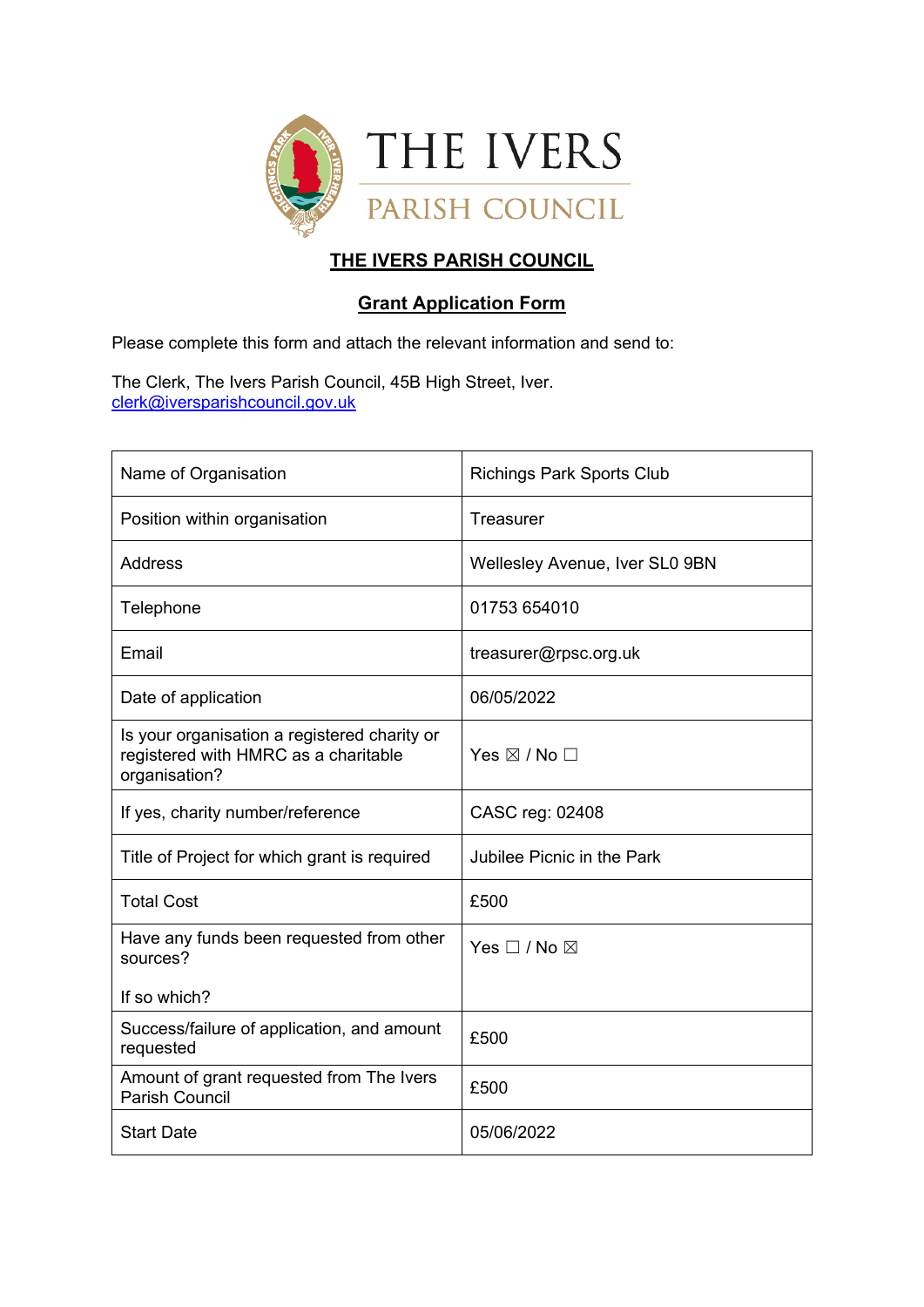Briefly describe the project / purpose for which you require a grant.

We are staging a picnic in the park event on Sunday June 5 to mark the Platinum Jubilee. We have funds to provide a DJ, and children's fun activities but not enough for a live band which would give a real party feel to the event. Admission is free and people can bring their own picnic. However, we will also have a BBQ for people to have some hot food as well. We are having some stalls which will pay a small sum as a "licence". We will be donating this to a charity of the Parish Council's choosing.

How will the project or activities benefit the residents of The Ivers? Please include estimates of the number of Iver residents that will receive a direct benefit from the project or activities.

There are circa 700 homes within Richings Park that would have easy access to this event. Other residents of the parish are also welcome.

Please provide a breakdown of the costs of your project.

Band Fee: up to £500

| I attach a copy of our annual accounts.                                                             | Yes $\boxtimes$ / No $\Box$ |
|-----------------------------------------------------------------------------------------------------|-----------------------------|
| This organisation has a constitution/set of aims<br>and objectives which can be viewed if required. | Yes $\boxtimes$ / No $\Box$ |

If membership of your organisation is restricted, please provide details.

No restriction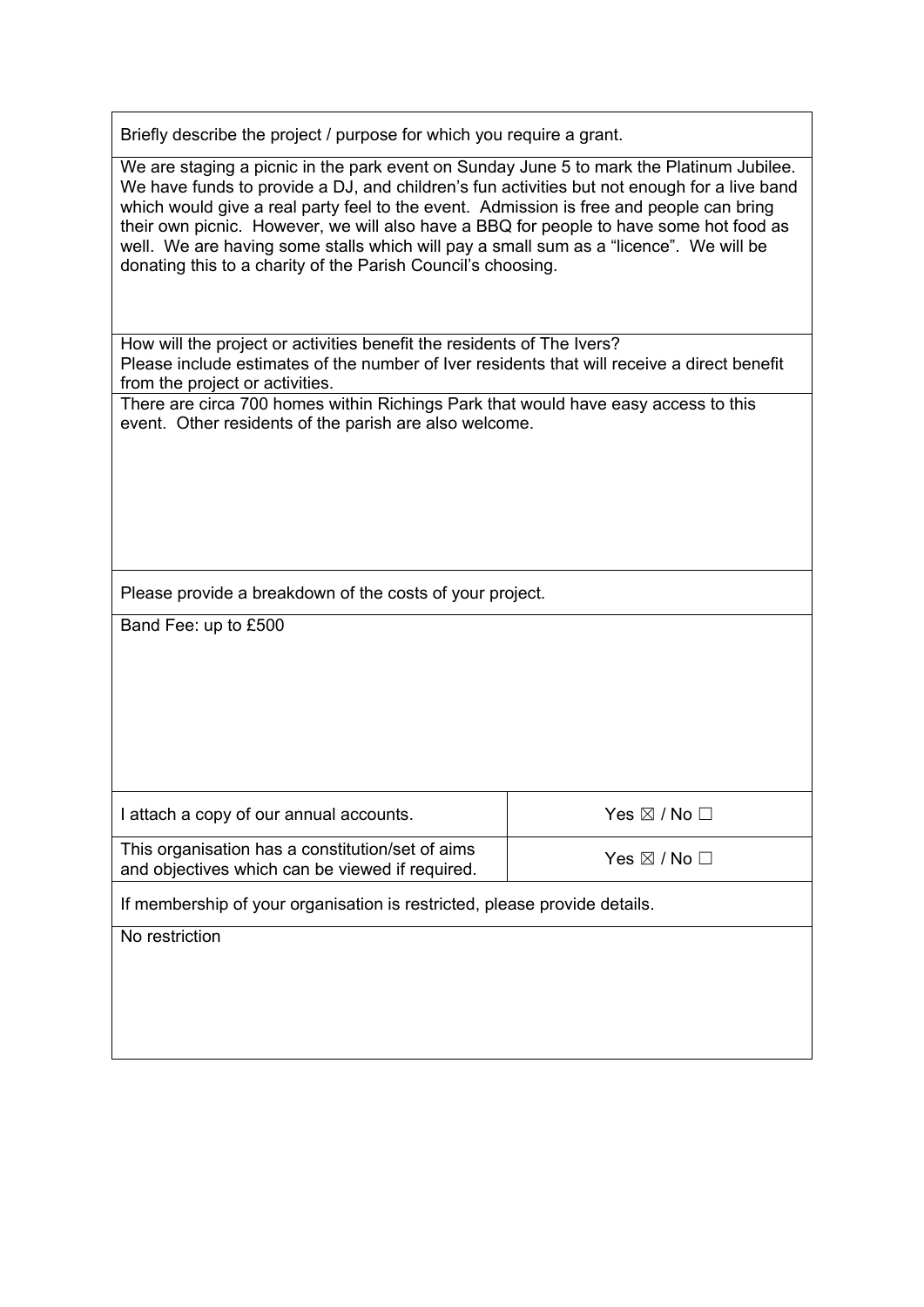## **Declaration of acceptance**

I declare that all information provided to the Parish Council as part of the grant application is accurate and complete to the best of my knowledge. I understand that the Council may refuse any application containing inaccurate or misleading information.

I declare that any grant made will be used solely for the purposes outlined in this application. I understand that The Ivers Parish Council reserves the right to reclaim the grant in the event of it not being used for the purpose specified.

| Name:      | <b>Graham Young</b> |
|------------|---------------------|
| Signature: |                     |
| Date:      | 6/5/2022            |

Please send the completed application form along with all supporting documentation to:

The Parish Clerk The Ivers Parish Council 45B High Street Iver SL0 9ND

Telephone: 01753 655331

Email: clerk@iversparishcouncil.gov.uk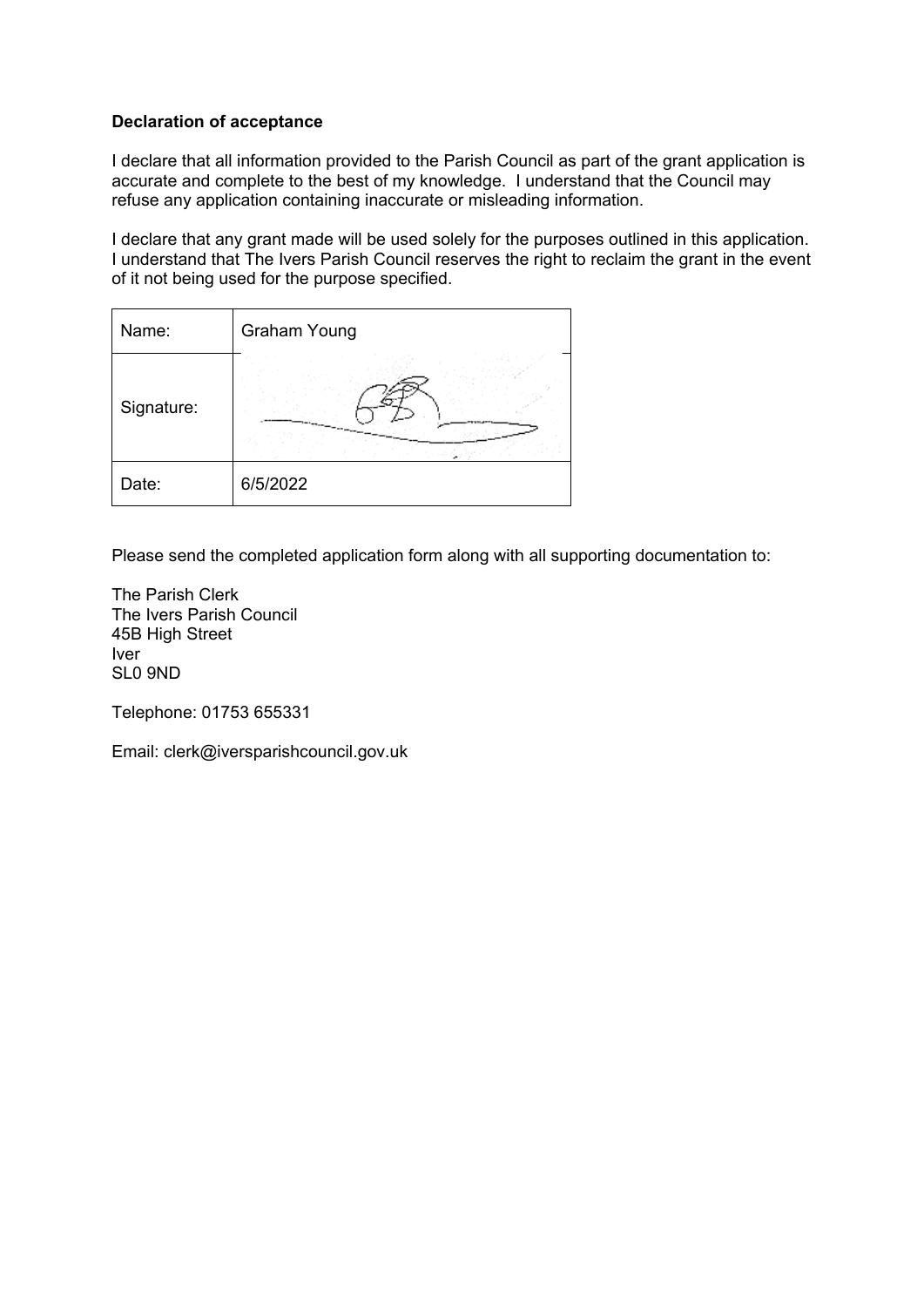# **RICHINGS PARK SPORTS CLUB LIMITED ANNUAL REPORT AND UNAUDITED ACCOUNTS FOR THE YEAR ENDED 31 MARCH 2021**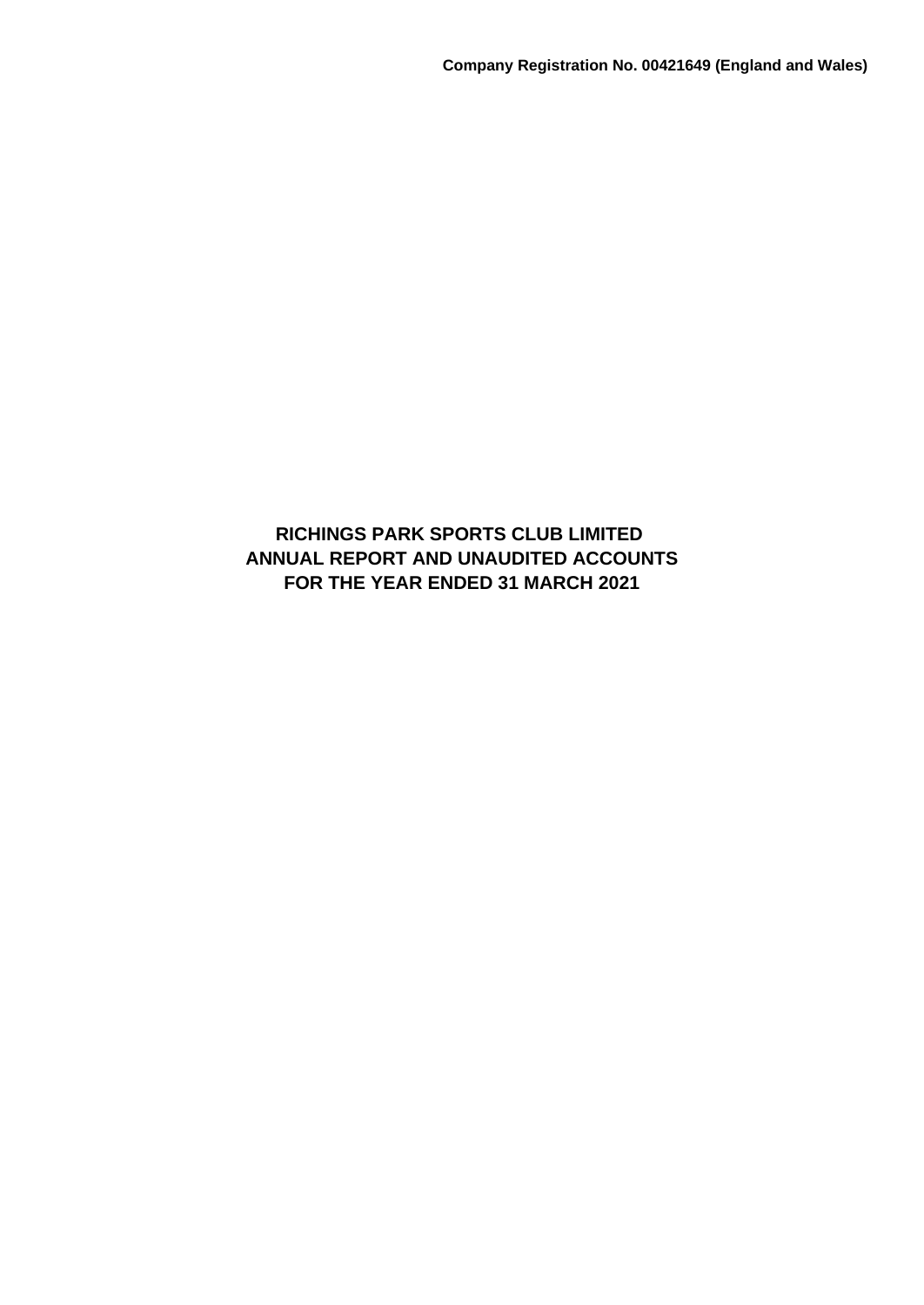# **RICHINGS PARK SPORTS CLUB LIMITED ANNUAL REPORT AND UNAUDITED ACCOUNTS CONTENTS**

|                                           | Page |
|-------------------------------------------|------|
| Company information                       | 3    |
| Directors' report                         | 4    |
| Accountants' report                       | 5    |
| Statement of income and retained earnings | 6    |
| Statement of financial position           | 7    |
| Notes to the accounts                     | 8    |
| Detailed profit and loss account          | 10   |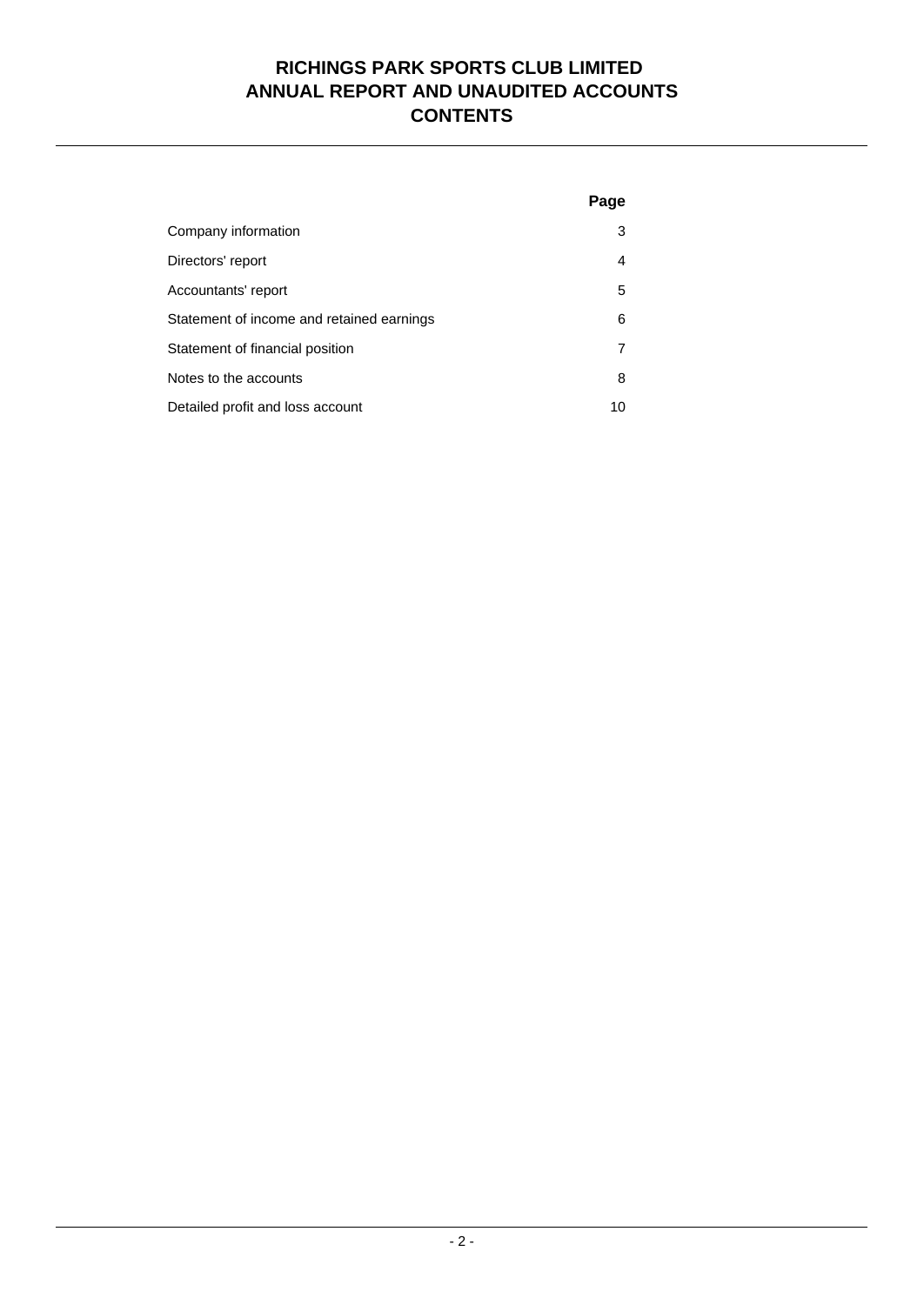# **RICHINGS PARK SPORTS CLUB LIMITED COMPANY INFORMATION FOR THE YEAR ENDED 31 MARCH 2021**

| <b>Directors</b>         | G Young<br>J Andrews                                                                                                       |
|--------------------------|----------------------------------------------------------------------------------------------------------------------------|
| <b>Company Number</b>    | 00421649 (England and Wales)                                                                                               |
| <b>Registered Office</b> | <b>THE PAVILION</b><br><b>WELLESLEY AVENUE</b><br><b>IVER</b><br><b>BUCKS</b><br>SL <sub>0</sub> 9BN                       |
| <b>Accountants</b>       | Harden & Co Chartered Certified Accountants<br><b>Maelstrom House</b><br><b>Taylors Hill</b><br>Chilham<br>Kent<br>CT4 8BZ |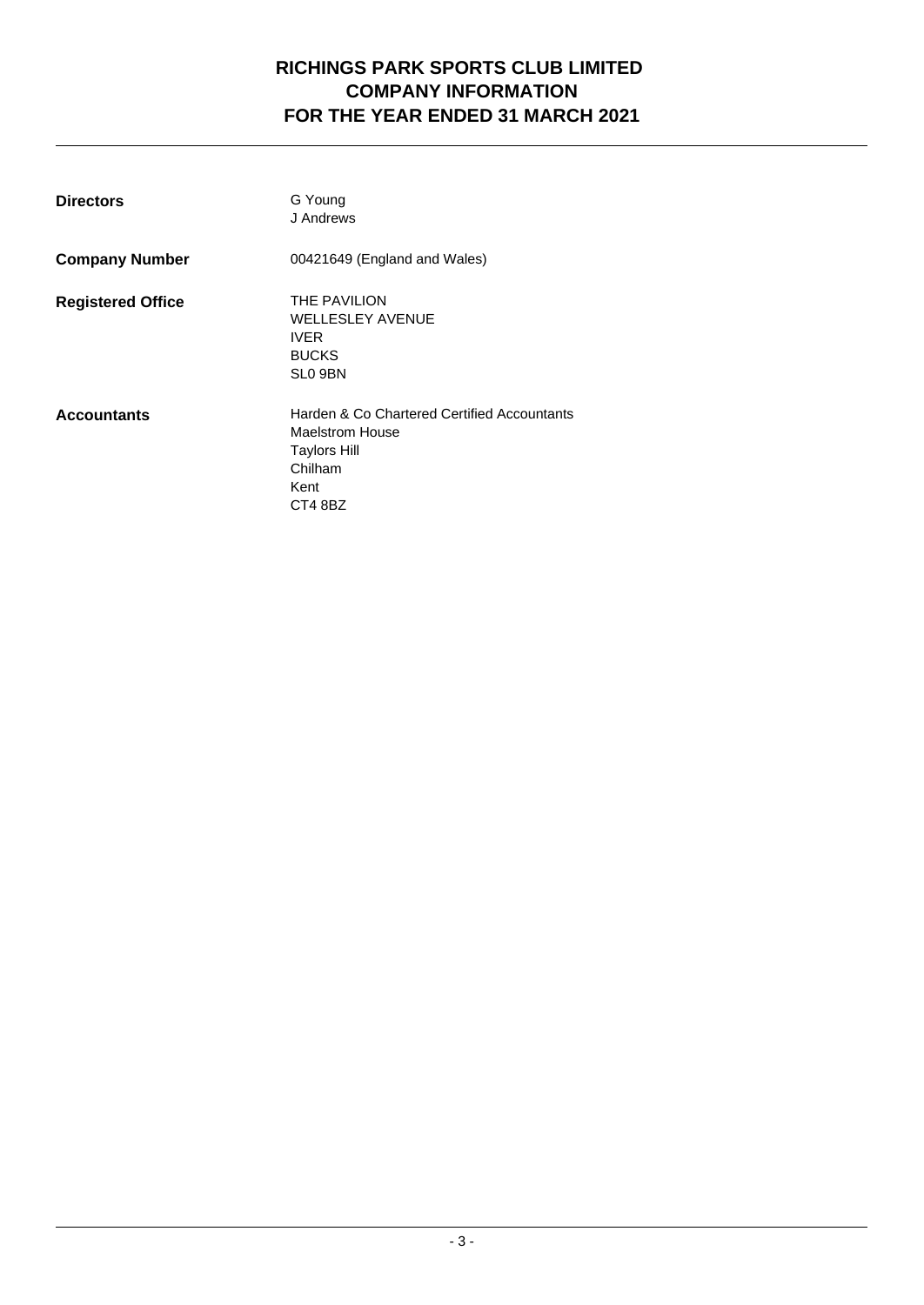# **RICHINGS PARK SPORTS CLUB LIMITED (COMPANY NO: 00421649 ENGLAND AND WALES) DIRECTORS' REPORT**

The directors present their report and accounts for the year ended 31 March 2021.

## **Directors**

The following directors held office during the whole of the period:

G Young J Andrews

## **Statement of directors' responsibilities**

The directors are responsible for preparing the report and accounts in accordance with applicable law and regulations.

Company law requires the directors to prepare accounts for each financial year. Under that law, the directors have elected to prepare the accounts in accordance with United Kingdom Generally Accepted Accounting Practice (United Kingdom Accounting Standards and applicable law). Under company law the directors must not approve the accounts unless they are satisfied that they give a true and fair view of the state of affairs of the company and of the profit or loss of the company for that period. In preparing these accounts, the directors are required to:

- select suitable accounting policies and then apply them consistently;
- make judgements and estimates that are reasonable and prudent;
- prepare the accounts on the going concern basis unless it is inappropriate to presume that the company will continue in business.

The directors are responsible for keeping adequate accounting records that are sufficient to show and explain the company's transactions and disclose with reasonable accuracy at any time the financial position of the company and enable them to ensure that the accounts comply with the Companies Act 2006. They are also responsible for safeguarding the assets of the company and hence for taking reasonable steps for the prevention and detection of fraud and other irregularities.

### **Small company provisions**

This report has been prepared in accordance with the special provisions relating to small companies within Part 15 of the Companies Act 2006.

Signed on behalf of the board of directors

............................................................................

G Young Director

Approved by the board on: 12 November 2021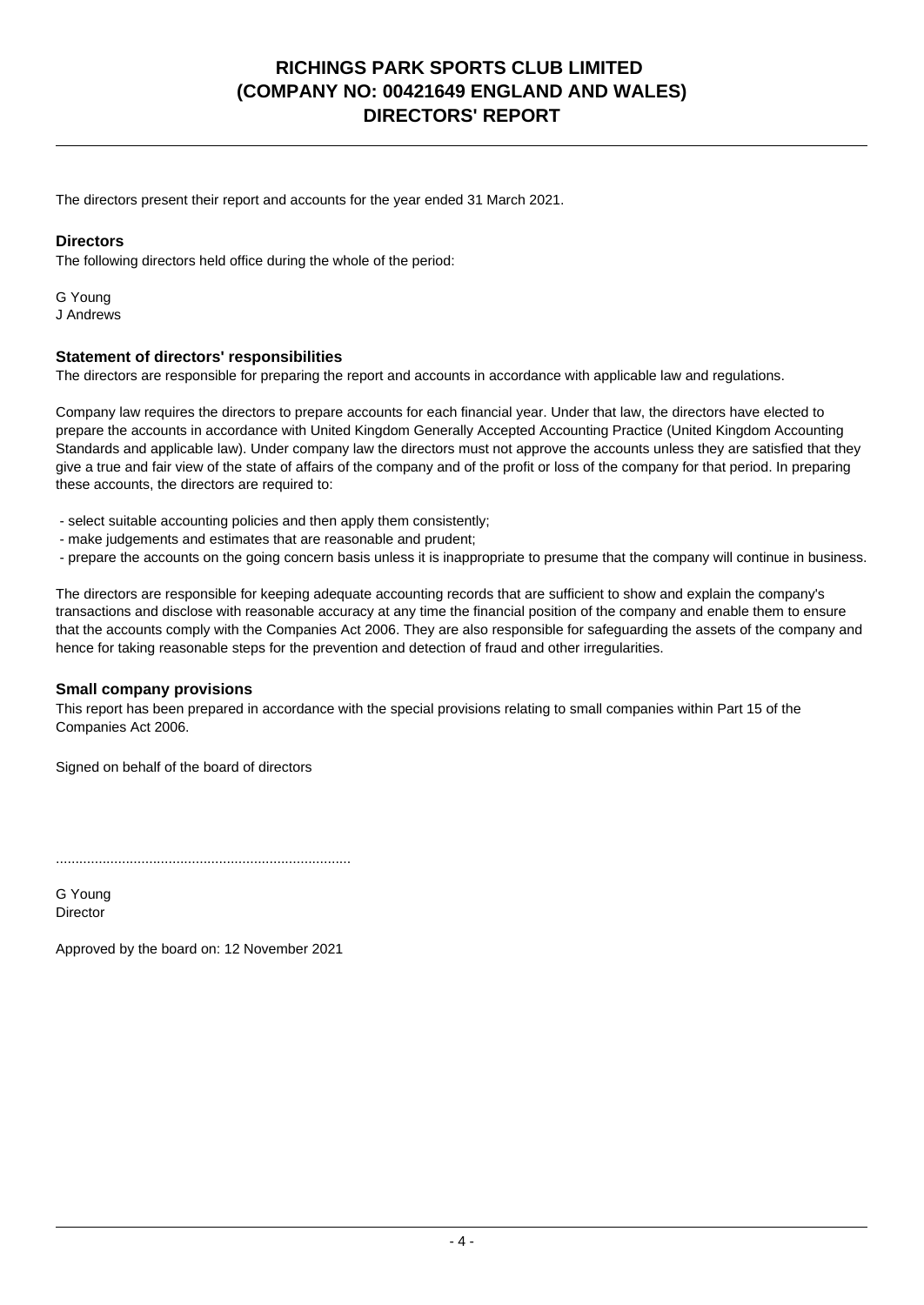# **CHARTERED CERTIFIED ACCOUNTANTS' REPORT TO THE BOARD OF DIRECTORS ON THE PREPARATION OF THE UNAUDITED STATUTORY ACCOUNTS OF RICHINGS PARK SPORTS CLUB LIMITED FOR THE YEAR ENDED 31 MARCH 2021**

In order to assist you to fulfil your duties under the Companies Act 2006, we have prepared for your approval the accounts of Richings Park Sports Club Limited for the year ended 31 March 2021 as set out on pages 6 - 9 from the Company's accounting records and from information and explanations you have given us.

As a practising member firm of the Association of Chartered Certified Accountants, we are subject to its ethical and other professional requirements which are detailed at https://www.accaglobal.com/uk/en/about-us/regulation/rulebook.html

Our work has been undertaken in accordance with the requirements of the Association of Chartered Certified Accountants as detailed at http://www.accaglobal.com/content/dam/ACCA\_Global/Technical/fact/technical-factsheet-163.pdf.

Harden & Co Chartered Certified Accountants Chartered Certified Accountants

Maelstrom House Taylors Hill Chilham Kent CT4 8BZ

10 November 2021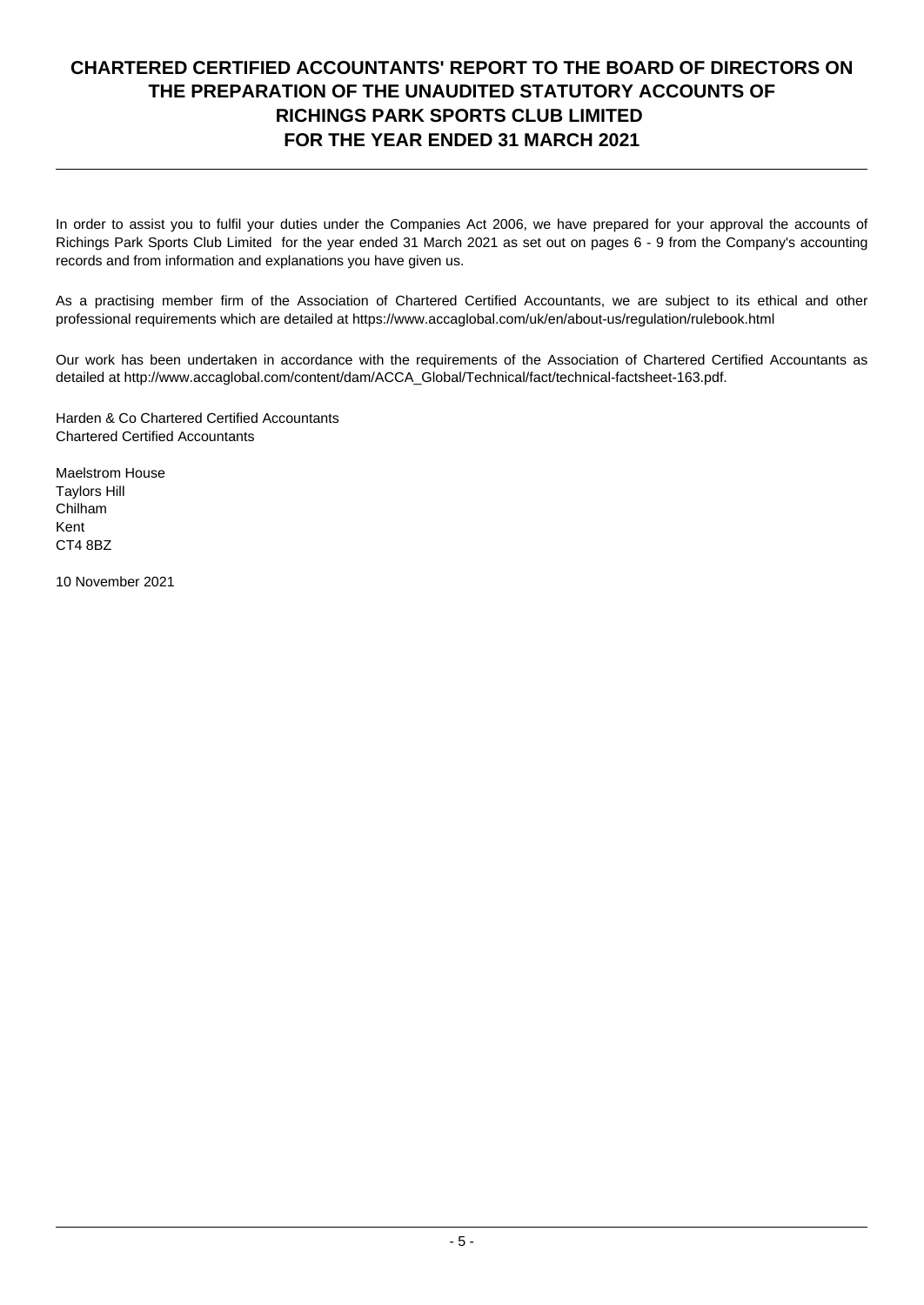# **RICHINGS PARK SPORTS CLUB LIMITED STATEMENT OF INCOME AND RETAINED EARNINGS FOR THE YEAR ENDED 31 MARCH 2021**

|                                                           | 2021<br>£           | 2020<br>£ |
|-----------------------------------------------------------|---------------------|-----------|
| <b>Turnover</b>                                           | 604                 | 15,686    |
| Cost of sales                                             | (3,058)             | (7, 478)  |
| <b>Gross (loss)/surplus</b>                               | (2, 454)            | 8,208     |
| Administrative expenses<br>Other operating income         | (27, 615)<br>47,993 | (15, 207) |
| <b>Operating surplus/(loss)</b>                           | 17,924              | (6,999)   |
| Surplus/(loss) on ordinary activities before taxation     | 17,924              | (6,999)   |
| Tax on surplus/(loss) on ordinary activities              |                     |           |
| Surplus/(loss) for the financial year                     | 17,924              | (6,999)   |
| Retained earnings at the start of the year                | 49,370              | 56,369    |
| Surplus/(loss) for the financial year<br><b>Dividends</b> | 17,924              | (6,999)   |
| Retained earnings at the end of the year                  | 67,294              | 49,370    |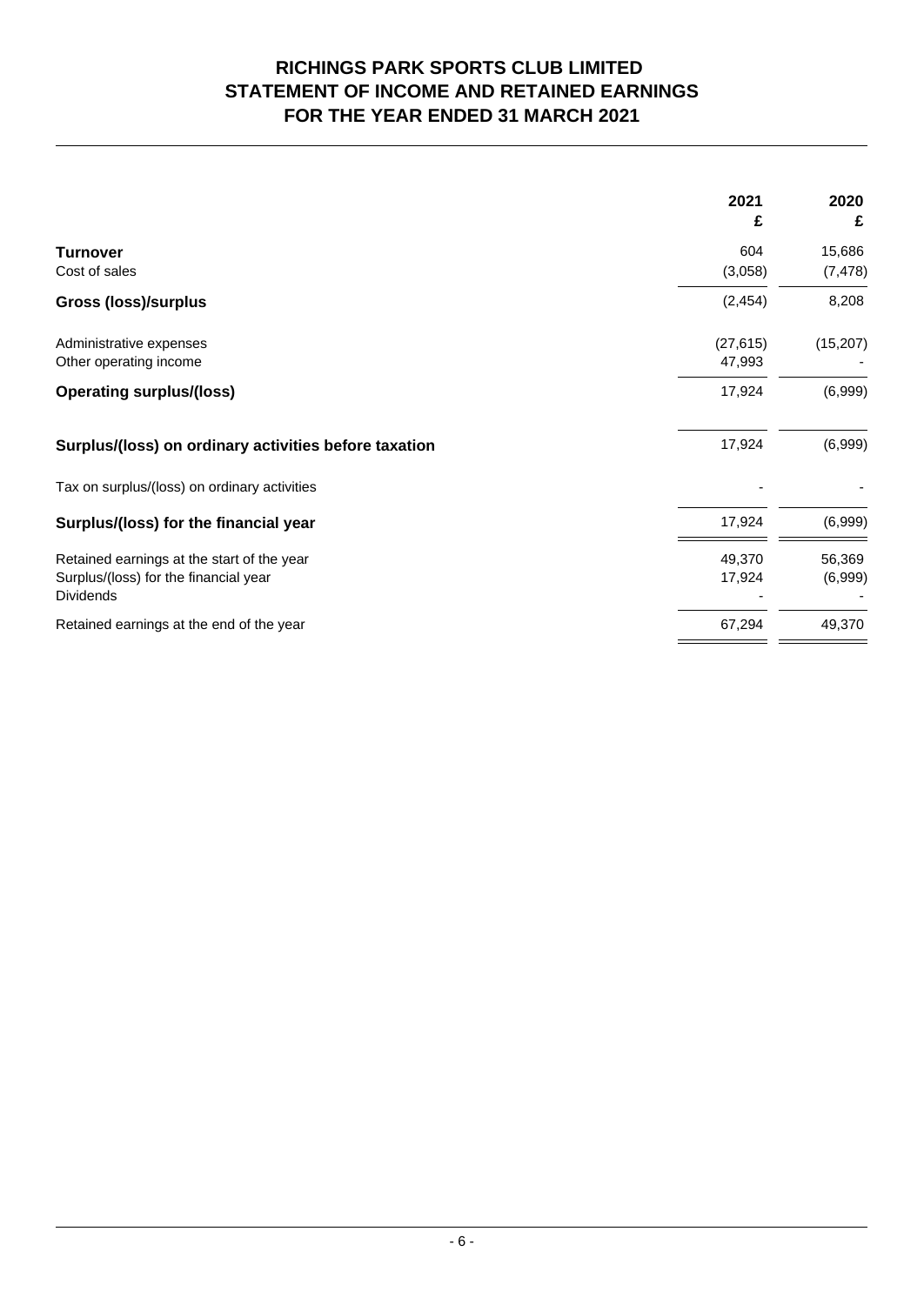# **RICHINGS PARK SPORTS CLUB LIMITED STATEMENT OF FINANCIAL POSITION AS AT 31 MARCH 2021**

|                                                |                | 2021     | 2020    |
|------------------------------------------------|----------------|----------|---------|
|                                                | <b>Notes</b>   | £        | £       |
| <b>Fixed assets</b>                            |                |          |         |
| Tangible assets                                | $\overline{4}$ | 38,882   | 39,961  |
| <b>Current assets</b>                          |                |          |         |
| Debtors                                        | 5              | 160      |         |
| Cash at bank and in hand                       |                | 35,717   | 11,405  |
|                                                |                | 35,877   | 11,405  |
| Creditors: amounts falling due within one year | $\,6$          | (7, 465) | (1,996) |
| <b>Net current assets</b>                      |                | 28,412   | 9,409   |
| <b>Net assets</b>                              |                | 67,294   | 49,370  |
| <b>Reserves</b>                                | $\overline{7}$ |          |         |
| Profit and loss account                        |                | 67,294   | 49,370  |
| <b>Members' funds</b>                          |                | 67,294   | 49,370  |

For the year ending 31 March 2021 the company was entitled to exemption from audit under section 477 of the Companies Act 2006 relating to small companies. The members have not required the company to obtain an audit in accordance with section 476 of the Companies Act 2006.

The directors acknowledge their responsibilities for complying with the requirements of the Act with respect to accounting records and the preparation of accounts.

These accounts have been prepared in accordance with the provisions applicable to companies subject to the small companies' regime and in accordance with the provisions of FRS 102 Section 1A - Small Entities.

The financial statements were approved by the Board of Directors and authorised for issue on 12 November 2021 and were signed on its behalf by

G Young **Director** 

Company Registration No. 00421649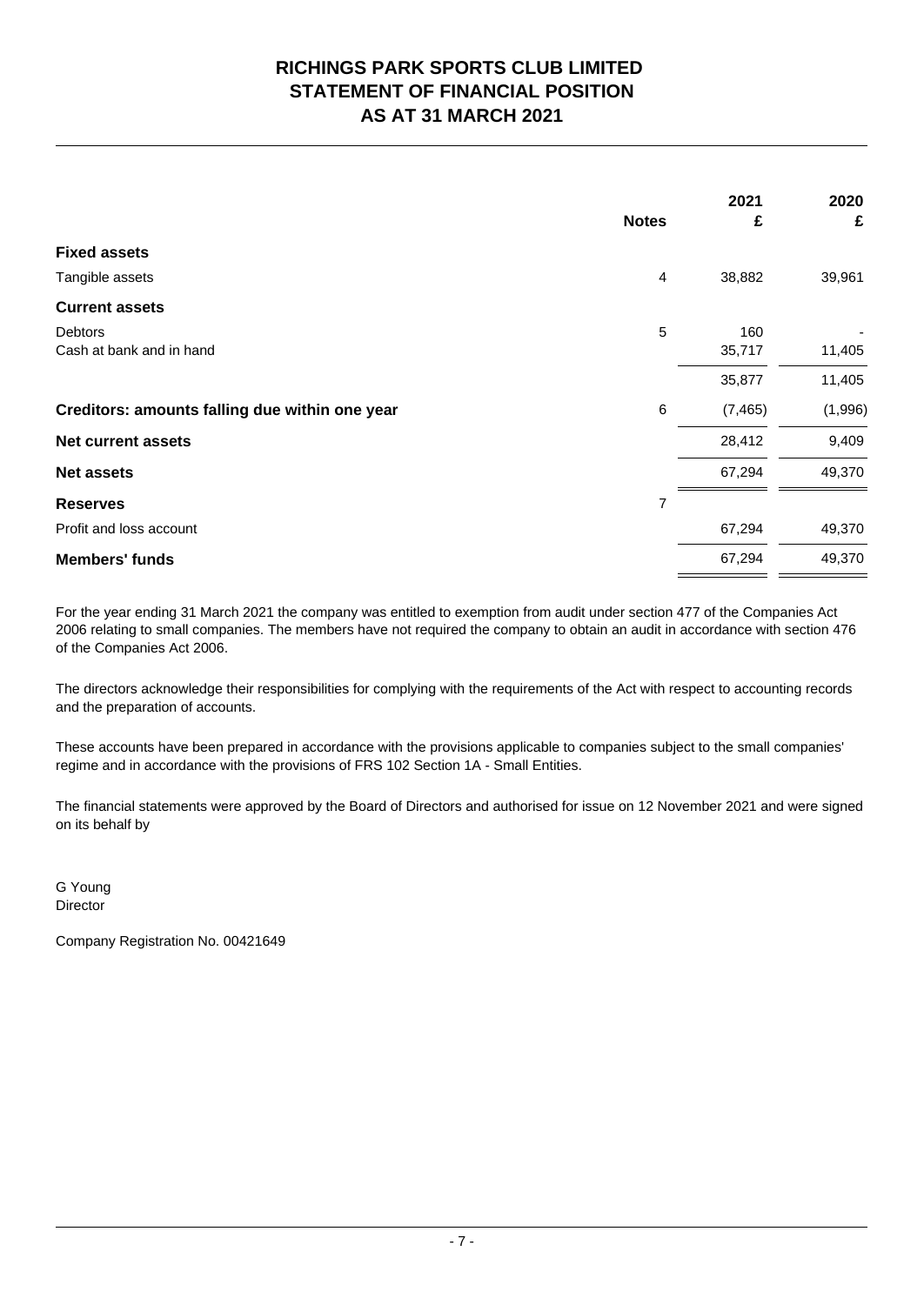## **RICHINGS PARK SPORTS CLUB LIMITED NOTES TO THE ACCOUNTS FOR THE YEAR ENDED 31 MARCH 2021**

## **1 Statutory information**

Richings Park Sports Club Limited is a private company, limited by guarantee, registered in England and Wales, registration number 00421649. The registered office is THE PAVILION, WELLESLEY AVENUE, IVER, BUCKS, SL0 9BN.

### **2 Compliance with accounting standards**

The accounts have been prepared in accordance with the provisions of FRS 102 Section 1A Small Entities. There were no material departures from that standard.

### **3 Accounting policies**

The principal accounting policies adopted in the preparation of the financial statements are set out below and have remained unchanged from the previous year, and also have been consistently applied within the same accounts.

### **Basis of preparation**

The accounts have been prepared under the historical cost convention as modified by the revaluation of certain fixed assets.

### **Presentation currency**

The accounts are presented in £ sterling.

#### **Turnover**

Turnover represents the value, net of VAT and discounts, of goods provided to customers and work carried out in respect of services provided to customers.

### **Tangible fixed assets policy**

Depreciation has been provided at the following rates in order to write off the assets over their estimated useful lives:

| Plant & machinery   | 25% reducing balance |
|---------------------|----------------------|
| Fixtures & fittings | 25% reducing balance |

| 4 Tangible fixed assets  | Land &<br>buildings | Plant &<br>machinery | <b>Fixtures &amp;</b><br>fittings | <b>Total</b> |
|--------------------------|---------------------|----------------------|-----------------------------------|--------------|
|                          | £                   | £                    | £                                 | £            |
| <b>Cost or valuation</b> | At cost             | At cost              | At cost                           |              |
| At 1 April 2020          | 122,856             | 103,285              | 84,035                            | 310,176      |
| At 31 March 2021         | 122,856             | 103,285              | 84,035                            | 310,176      |
| <b>Depreciation</b>      |                     |                      |                                   |              |
| At 1 April 2020          | 87,210              | 100.706              | 82.299                            | 270,215      |
| Charge for the year      |                     | 645                  | 434                               | 1,079        |
| At 31 March 2021         | 87,210              | 101,351              | 82,733                            | 271,294      |
| Net book value           |                     |                      |                                   |              |
| At 31 March 2021         | 35,646              | 1,934                | 1,302                             | 38,882       |
| At 31 March 2020         | 35,646              | 2,579                | 1,736                             | 39,961       |
|                          |                     |                      |                                   |              |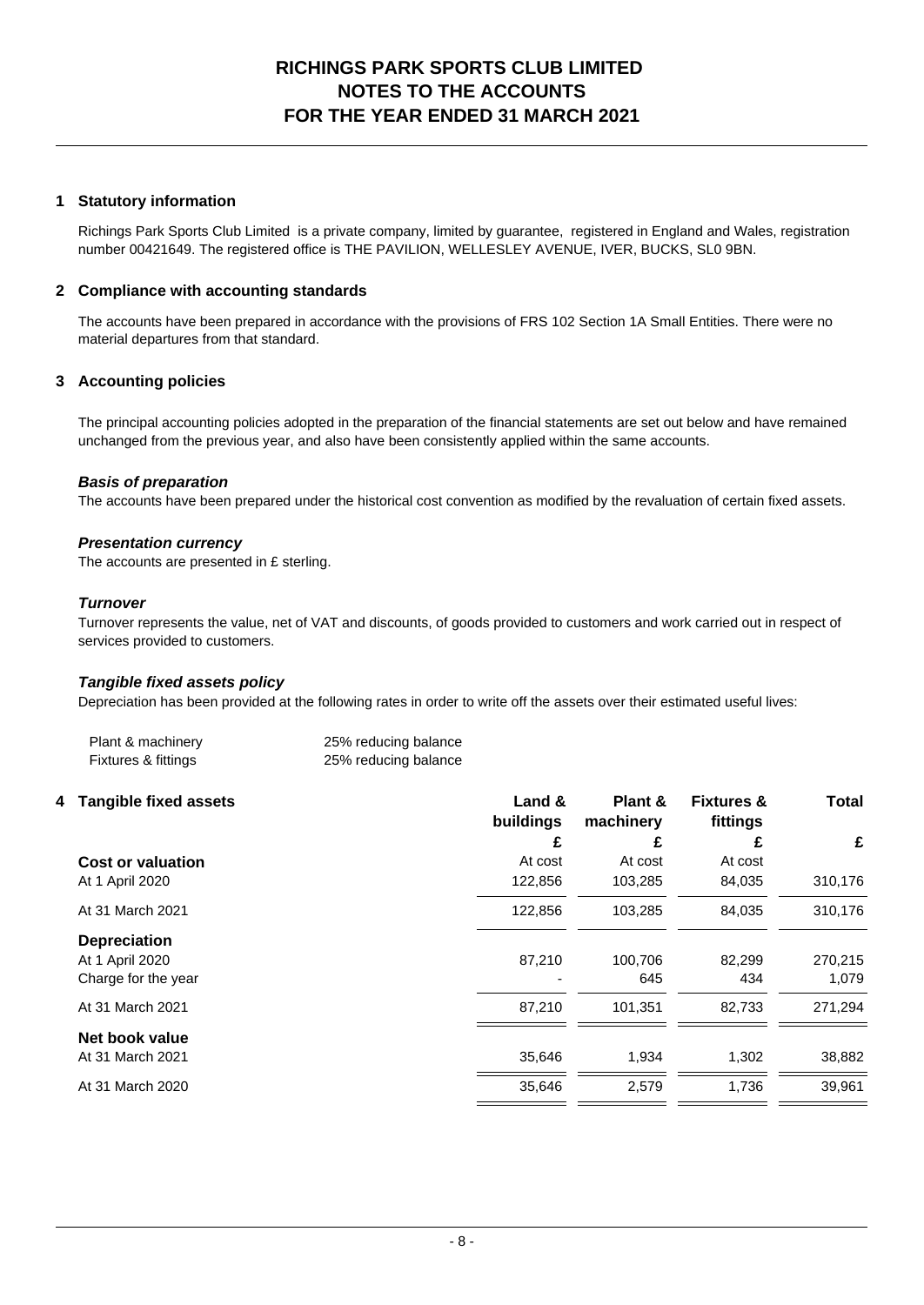# **RICHINGS PARK SPORTS CLUB LIMITED NOTES TO THE ACCOUNTS FOR THE YEAR ENDED 31 MARCH 2021**

| 5 Debtors: amounts falling due within one year                         | 2021<br>£ | 2020<br>£ |
|------------------------------------------------------------------------|-----------|-----------|
| Debtors: amounts falling due after more than one year<br>Other debtors | 160       |           |
| 6 Creditors: amounts falling due within one year                       | 2021<br>£ | 2020<br>£ |
|                                                                        |           |           |
| Taxes and social security                                              | 1.100     | 1,052     |
| Other creditors                                                        | 5,715     | 294       |
| Accruals                                                               | 650       | 650       |
|                                                                        | 7,465     | 1,996     |

## **7 Company limited by guarantee**

The company is limited by guarantee and has no share capital.

Every member of the company undertakes to contribute to the assets of the company, in the event of a winding up, such an amount as may be required not exceeding £1.

## **8 Average number of employees**

During the year the average number of employees was 0 (2020: 0).